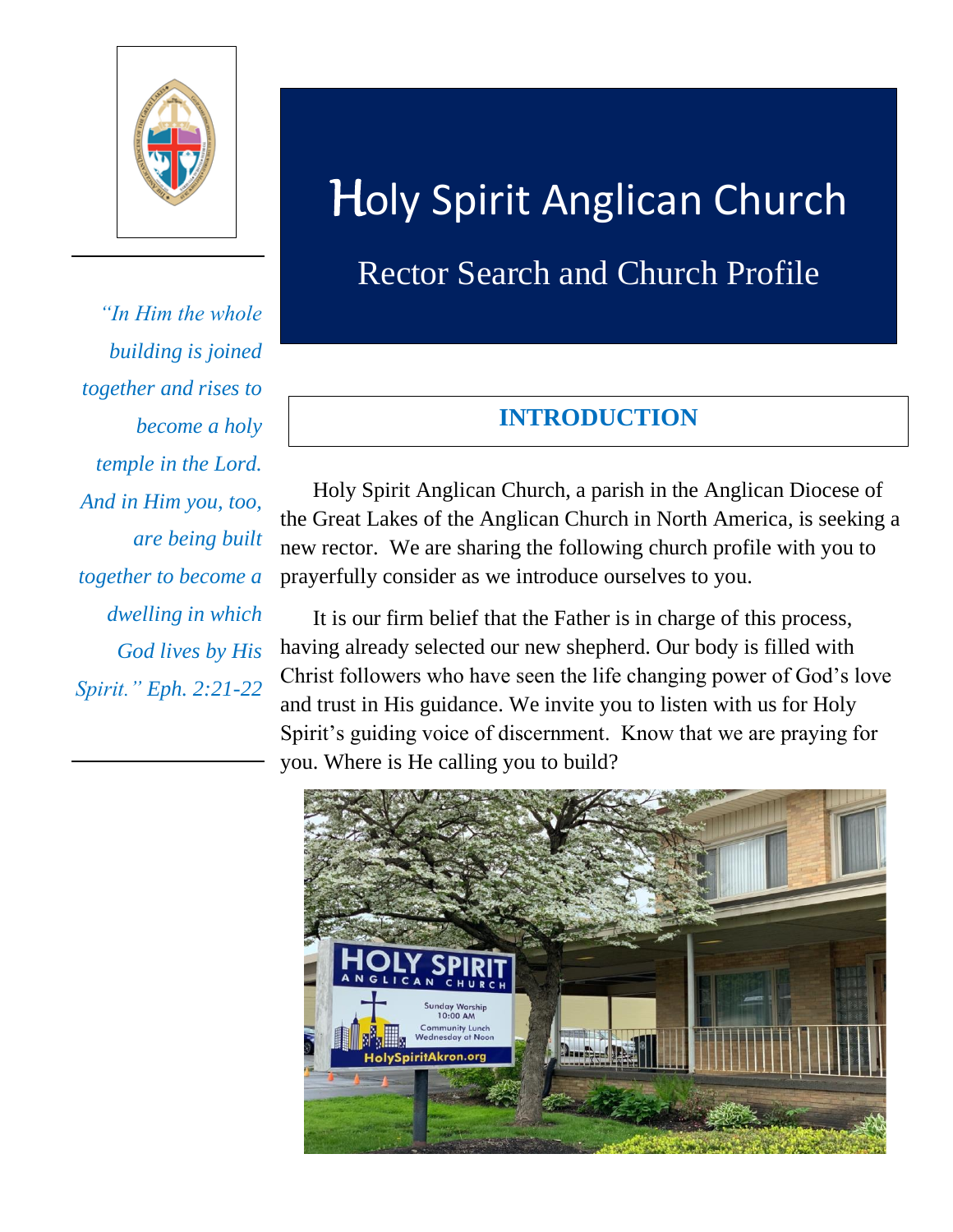## **WHO WE ARE**

The family of Holy Spirit Anglican Church is just that, **family**. We believe that through

Christ we have become members of Him and one another. We share our lives beyond Sunday mornings through small groups, intercession, outreach, ministering to one another and the community around us. We celebrate the rich life experiences and testimonies we all bring to Holy Spirit, coming together from varied walks of life. As a multi-ethnic urban congregation, we try to care for one another; we respect and value each member no matter their socioeconomic status, level of spiritual maturity, or age. Every person matters.



 Holy Spirit Anglican was born out of a desire to see God change lives. Having experienced the transforming



power of God's love, we desire to see others come to experience the same. We are a worshipping church exercising the gifts of the Holy Spirit and built on the foundations laid by the Anglican church as expressed through the sacraments, strong Biblical doctrine, and the reality of a living Triune God. Worship is

foundational to all we do. We recognize that we are all in process and on a journey toward becoming like Jesus, and none of us have arrived yet.

## **MINISTRIES**

The work and giftings of the Holy Spirit are welcome and embraced in the life of the church. Our lives bear testimony to the healing power of the cross. We serve a living God who still speaks, heals, and leads His people. Through lay ministry we reach into our local neighborhood with the love of Christ sharing meals, prayers and fellowship. We partner with Truly Reaching You (TRY) ministries to see men's lives rebuilt and reborn after incarceration.

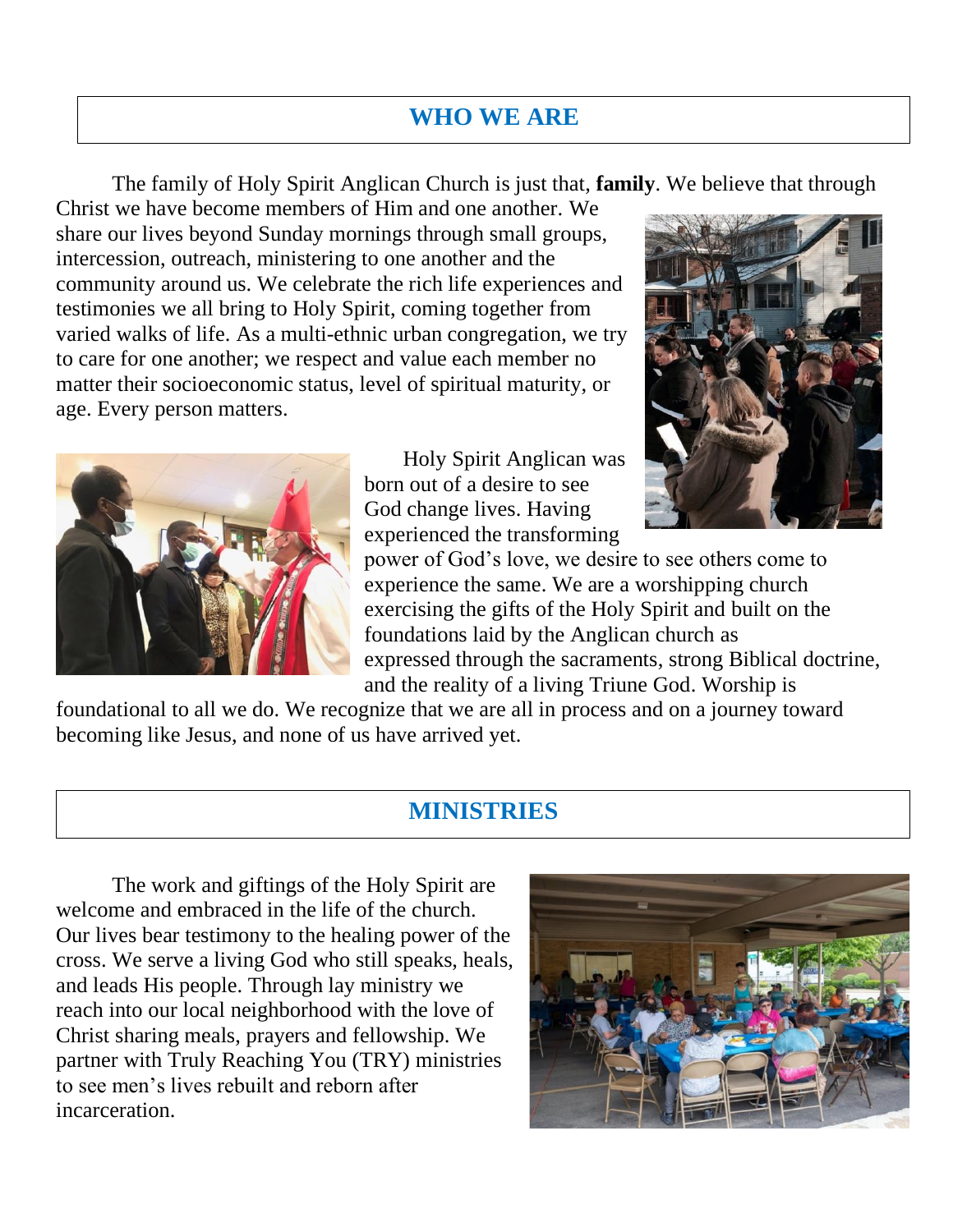Building on our rich history of transformative healing, we continue to walk beside people experiencing major transitions in life through mentoring, discipleship, counsel, and intimate



us to reach out via the internet.

fellowship. Our time in small groups, spiritual development programs, and one on one friendships move each of us to greater maturity.

As the Pro Cathedral for the Great Lakes Diocese, we are honored to host additional services for feast days and are live-streaming our Sunday services as well. In this changing world, our upgraded video and sound system allows



All areas are undergirded by our intercessory team. This group of anointed prayer warriors meet to listen to the Holy Spirit and cover our staff and members.

## **OUR DIOCESE**

Forward- *always forward*- speaks of the Anglican Church in North America. We, being the Anglican Diocese of the Great Lakes are blessed to be part of this momentum.



With the Ordination and Consecration of the Right Rev. Mark Engel as the third Bishop Ordinary of this Diocese since its inception in 2010, Holy Spirit Anglican Church in Akron, Ohio is humbled to welcome the establishment of the pro-

cathedral and new diocesan offices.

The Anglican Diocese of the Great Lakes continues to be a missional diocese. It has been and must remain our foremost concern to preach the gospel, evangelize the lost, and make disciples of Jesus Christ within the Great Lakes region and beyond.



To this end, we set our eyes directly forward, and our gaze straight before us in the love and saving grace of our Lord and Savior, Jesus Christ.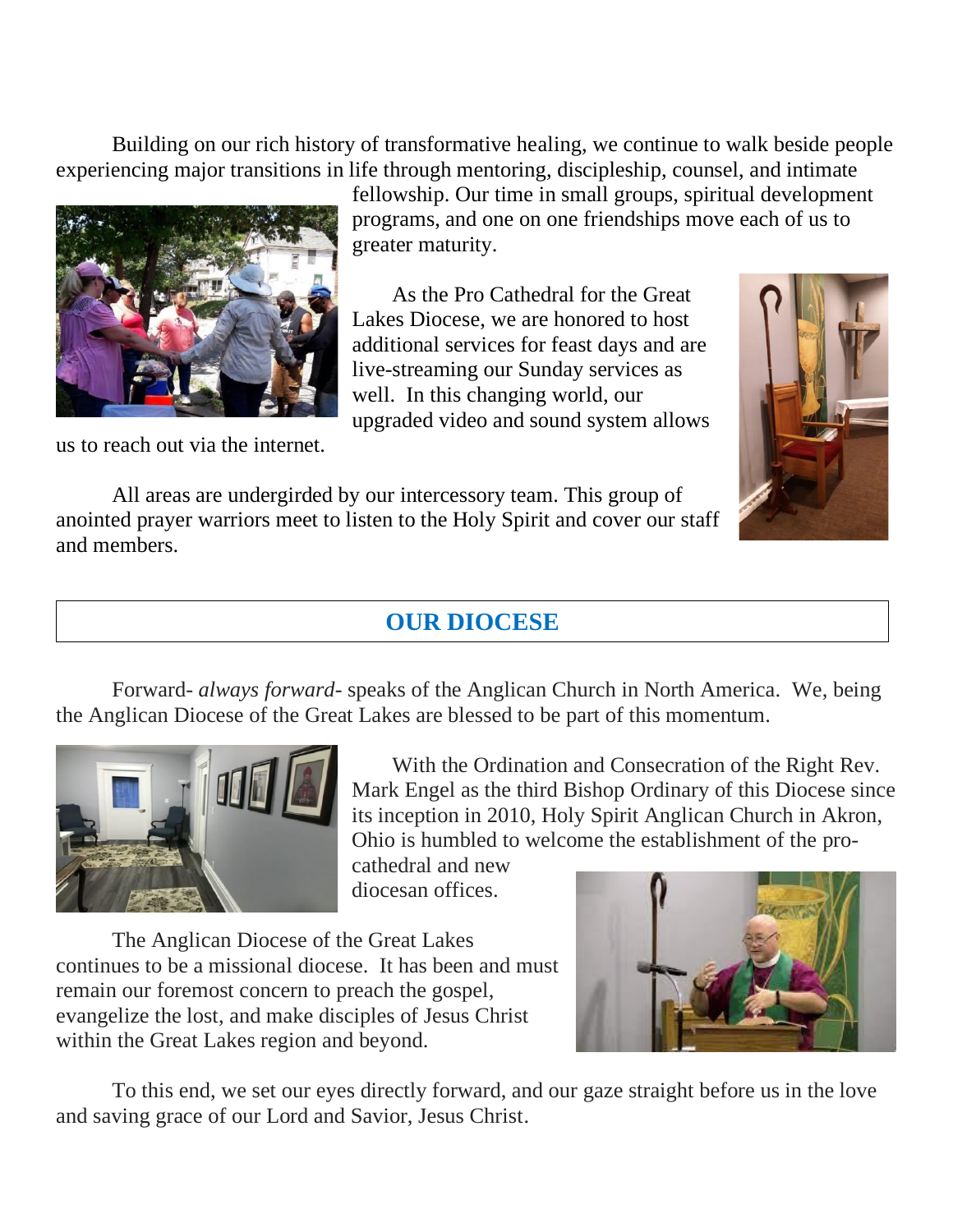## **POTENTIAL CHALLENGES**

Believing that transparency will lead to better understanding between our rector and vestry/congregation, we share some of our peculiarities with you. Our congregation is comprised of people from widely varying socioeconomic levels and geographic locations.



Perhaps stemming from that, we experience a gap between our lay leadership and the uninvolved of the congregation. Discipleship development needs to become more of a focus. Though a worshipping body, we do not currently have a full-time worship minister. We also seek ways to include more young families with youth. Our current rector has had a long tenure with us and is well-loved. Though we see these areas as potential

challenges, they are also areas that could result in monumental growth.

## **OUR STAFF**





 PAID STAFF dean of pro cathedral/rector 1 deacon/administrator, part-time 2 assisting priests, part-time

#### KEY VOLUNTEER POSITION

2 vocational deacons senior warden junior warden treasurer vestry





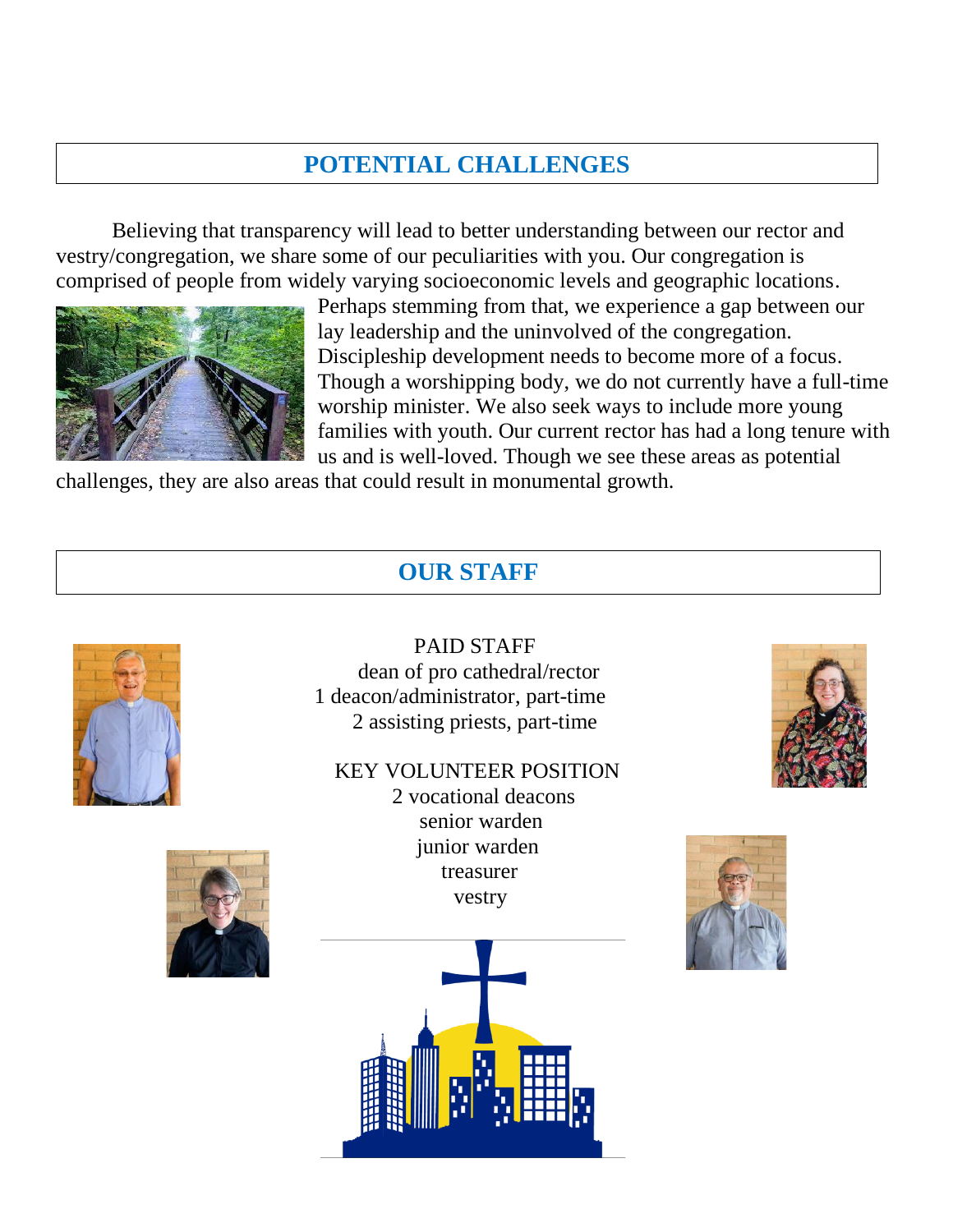#### **OUR NEW RECTOR (DEAN)**

A godly leader has committed himself to the Lord and seeks Him first, trusting that He will direct his steps. God has ordained shepherds among His people to guide and serve them. The Rector (Dean) of Holy Spirit Anglican Church should aspire to be its leader and its shepherd, a parish priest of 5-7 years of experience preferred. Our rector should devote himself to prayer, alive with God's Spirit. This would be evidenced by his eagerness to care for those entrusted to him. We pray our new rector will grow along with us in "love for one another and all people." (I Thess. 3:12)

#### **Preacher/Teacher**

"Be filled with a passion to hear, read, mark, learn, and inwardly digest the Scriptures." (Collect, Proper 28, BCP)

Possesses an anointing to impart the lifegiving Word of God

#### **Leadership**

Position to transition from associate rector to dean/rector within a period of no longer than 6 months

Understands and submits to authority while standing in his own God-given authority

As a team builder is able to recognize and raise up new leaders

Able and willing to delegate responsibilities

#### **Pastoral Qualities**

Called to humbly shepherd individuals within our body as well as the neighborhood

Candidate to be personable and welcoming, a good listener and comfortable providing spiritual guidance and counsel to those experiencing brokenness.

#### **Evangelism Leader**

To follow Jesus' heart to seek and save that which was lost

Able to train or delegate others to train in relational evangelism and servanthood

Develops discipleship that calls people to their giftings and deploys them

#### **Visionary**

Possesses a familiarity with and a passion for inner-city ministry

Has a growing ability to discern culture and climate within the church and the surrounding community

Able to formulate future direction, experience with building campaigns and facility expansion helpful

#### **Character Requirements**

Like King David, must be a man after God's own heart (Sam 13:14)

Life displays the Fruits of the Spirit (Gal 5:22-23)

Walks in humility and integrity (Phil 2:5-7)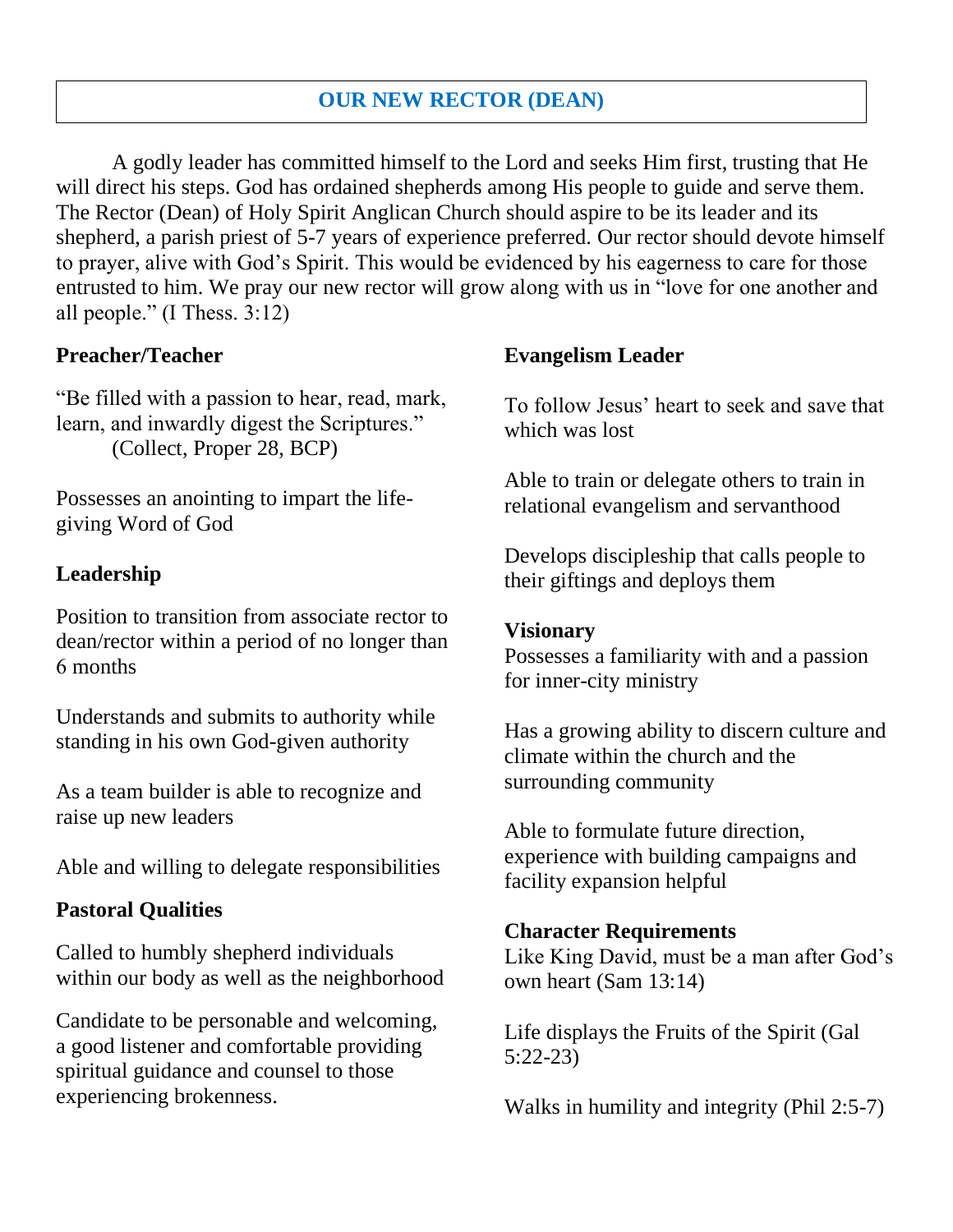## **OUR SPACE**

Holy Spirit Anglican left the Episcopal Church in 2005 and consequently lost our building in the ensuing court battle. It is a testament to God's faithfulness and His purposes



through us that at this time we own a 12,000 square foot, largely renovated, handicap accessible property. Wiring, plumbing, flooring, paint, heating, and A/C have been addressed in the last couple years. The renovations for the new Diocesan offices on the second floor was recently completed. On the first floor are the administrative office, nursery, meeting room, and a dedicated sacristy. The sanctuary, which seats 130 comfortably, has

been remodeled, including new sound and streaming capabilities along with a sound booth. Our parking lot can handle approximately 85 cars. We have come a long way from our early days and believe that we are being prepared for more growth and regional influence as the Diocesan Center. We welcome God's plan for the growth of our facilities.

## **OUR COMMUNITY**

The original vision of Harvey S. Firestone was to create a family friendly community where people could live in peace. Because of job outsourcing, Firestone Park has evolved to a



*Vintage Akron 1947*

community of 15,000 diverse residents living in primarily lower socioeconomic housing. The outer borders of Firestone Park continue to see more middle-class housing.

 Akron is home to the Inventor's Hall of Fame, Akron



*Akron Today*

Rubber Ducks baseball, the Akron Zoo which houses over 1000 animals, the Cuyahoga Valley National Park system, and numerous and varied museums. The University of Akron brings culture and sporting events to the area. Go Zips!

With easy freeway access to State Route 77 and State Route 8, our building is minutes from many fine restaurants and storefronts .